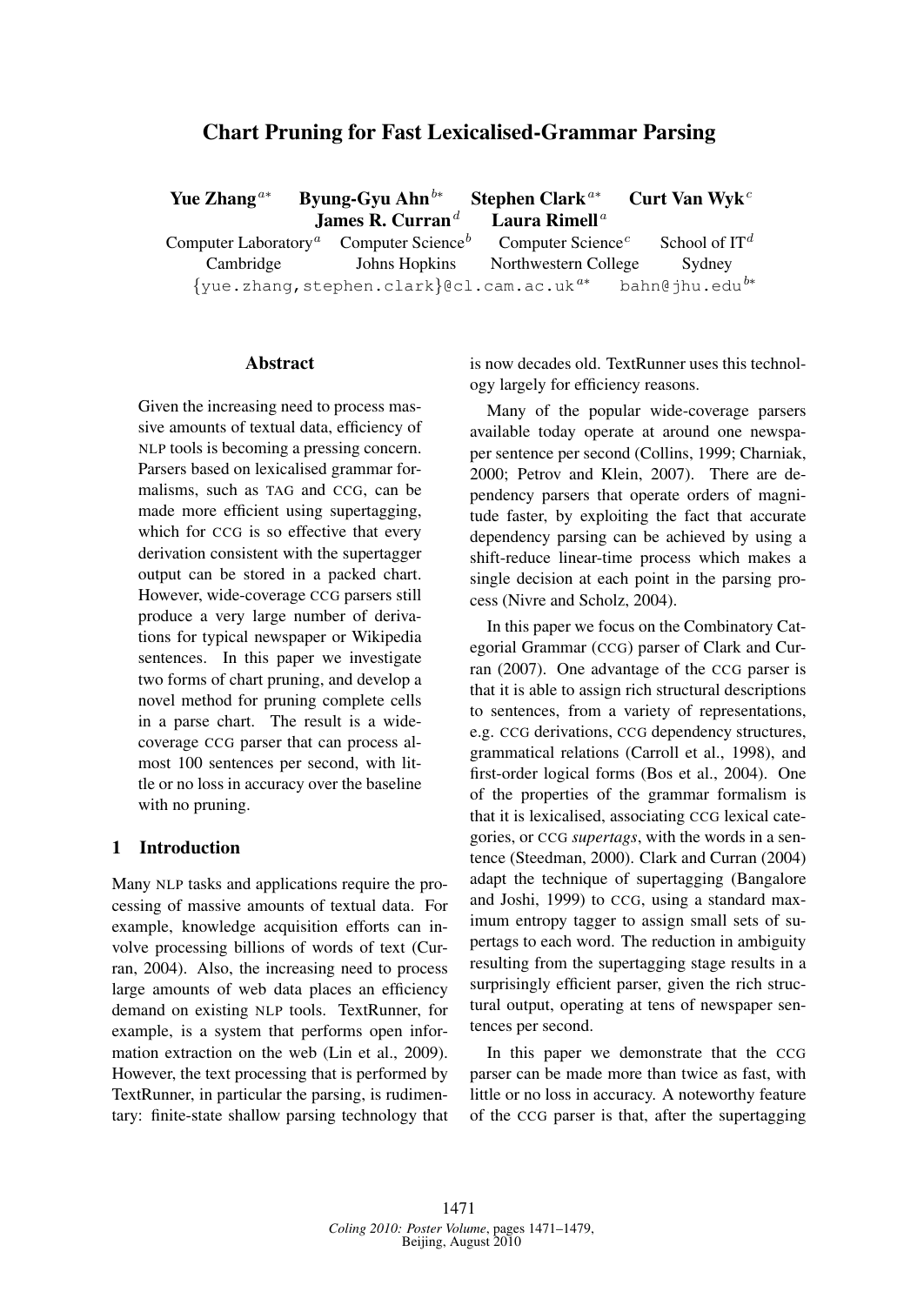stage, the parser builds a complete packed chart, storing all sentences consistent with the assigned supertags and the parser's CCG combinatory rules, *with no chart pruning whatsoever*. The use of chart pruning techniques, typically some form of beam search, is essential for practical parsing using Penn Treebank parsers (Collins, 1999; Petrov and Klein, 2007; Charniak and Johnson, 2005), as well as practical parsers based on linguistic formalisms, such as HPSG (Ninomiya et al., 2005) and LFG (Kaplan et al., 2004). However, in the CCG case, the use of the supertagger means that enough ambiguity has already been resolved to allow the complete chart to be represented.

Despite the effectiveness of the supertagging stage, the number of derivations stored in a packed chart can still be enormous for typical newspaper sentences. Hence it is an obvious question whether chart pruning techniques can be profitably applied to the CCG parser. Some previous work (Djordjevic et al., 2007) has investigated this question but with little success.

In this paper we investigate two types of chart pruning: a standard beam search, similar to that used in the Collins parser (Collins, 1999), and a more aggressive strategy in which complete cells are pruned, following Roark and Hollingshead (2009). Roark and Hollingshead use a finite-state tagger to decide which words in a sentence can end or begin constituents, from which whole cells in the chart can be removed. We develop a novel extension to this approach, in which a tagger is trained to infer the maximum length constituent that can begin or end at a particular word. These lengths can then be used in a more agressive pruning strategy which we show to be significantly more effective than the basic approach.

Both beam search and cell pruning are highly effective, with the resulting CCG parser able to process almost 100 sentences per second using a single CPU, for both newspaper and Wikipedia data, with little or no loss in accuracy.

# 2 The CCG Parser

The parser is described in detail in Clark and Curran (2007). It is based on CCGbank, a CCG version of the Penn Treebank developed by Hockenmaier and Steedman (2007).

The stages in the parsing pipeline are as follows. First, a POS tagger assigns a single POS tag to each word in a sentence. Second, a CCG supertagger assigns lexical categories to the words in the sentence. Third, the parsing stage combines the categories, using CCG's combinatory rules, and builds a packed chart representation containing all the derivations which can be built from the lexical categories. Finally, the Viterbi algorithm finds the highest scoring derivation from the packed chart, using the normal-form log-linear model described in Clark and Curran (2007).

Sometimes the parser is unable to build an analysis which spans the whole sentence. When this happens the parser and supertagger interact using the adaptive supertagging strategy described in Clark and Curran (2004): the parser effectively asks the supertagger to provide more lexical categories for each word. This potentially continues for a number of iterations until the parser does create a spanning analysis, or else it gives up and moves to the next sentence.

The parser uses the CKY algorithm (Kasami, 1965; Younger, 1967) described in Steedman (2000) to create a packed chart. The CKY algorithm applies naturally to CCG since the grammar is binary. It builds the chart bottom-up, starting with two-word constituents (assuming the supertagging phase has been completed), incrementally increasing the span until the whole sentence is covered. The chart is packed in the standard sense that any two equivalent constituents created during the parsing process are placed in the same equivalence class, with pointers to the children used in the creation. Equivalence is defined in terms of the category and head of the constituent, to enable the Viterbi algorithm to efficiently find the highest scoring derivation.<sup>1</sup> A textbook treatment of CKY applied to statistical parsing is given in Jurafsky and Martin (2000).

#### 3 Data and Evaluation Metrics

We performed efficiency and accuracy tests on newspaper and Wikipedia data. For the newspaper data, we used the standard test sections from

<sup>&</sup>lt;sup>1</sup>Use of the Viterbi algorithm in this way requires the features in the parser model to be local to a single rule application; Clark and Curran (2007) has more discussion.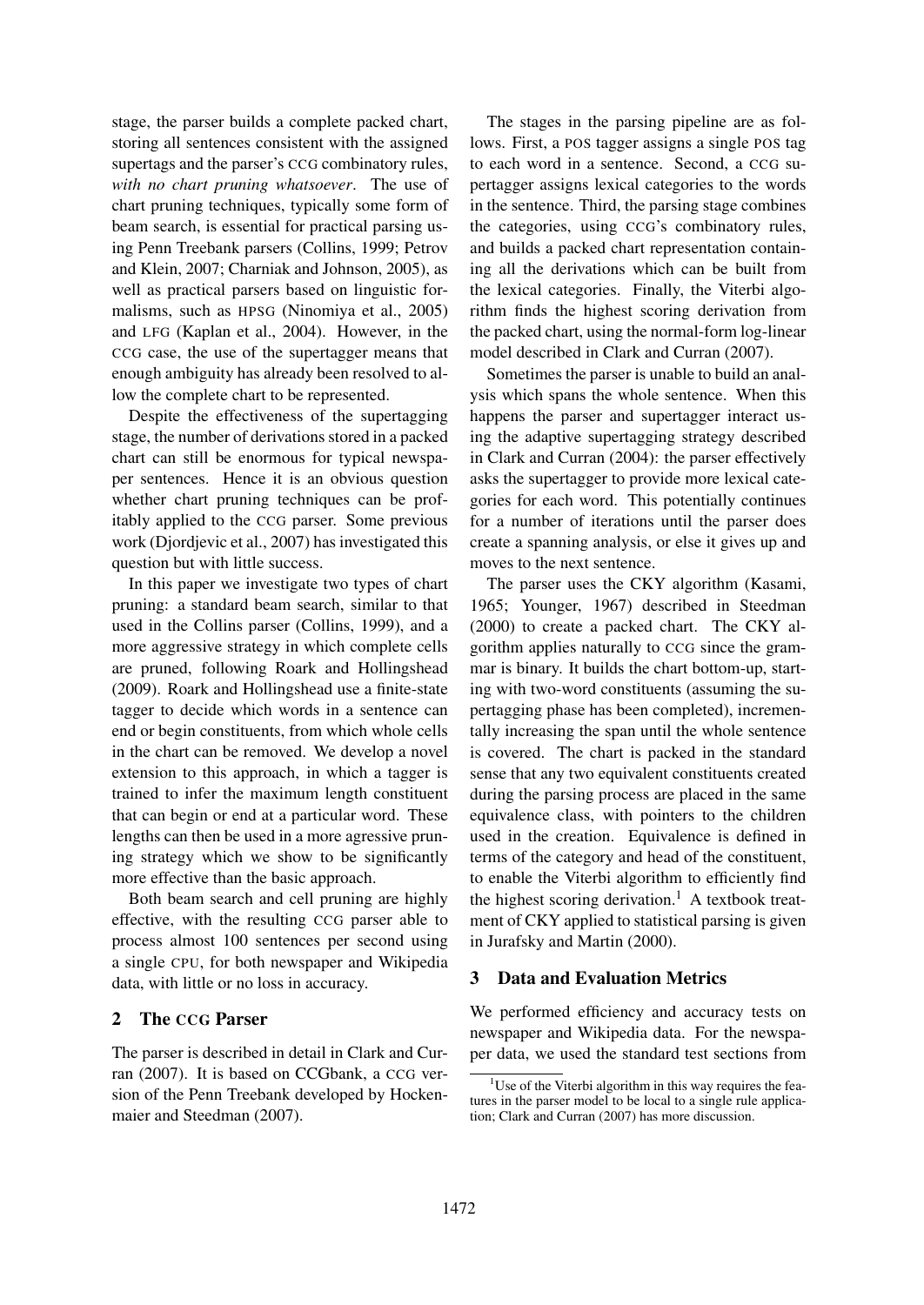```
(ncmod num hundred_1 Seven_0)
(conj and 2 sixty-one 3)
(conj and 2 hundred 1)
(dobj in 6 total.7)(ncmod made_5 in_6)(aux made<sub>-5</sub> were-4)
(ncsubj made 5 and 2 obj)
(passive made<sub>-5</sub>)
```
Seven hundred and sixty-one were made in total.

Figure 1: Example Wikipedia test sentence annotated with grammatical relations.

CCGbank. Following Clark and Curran (2007) we used the CCG dependencies for accuracy evaluation, comparing those output by the parser with the gold-standard dependencies in CCGbank. Unlike Clark and Curran, we calculated recall scores over all sentences, including those for which the parser did not find an analysis. For the WSJ data the parser fails on a small number of sentences (less than  $1\%$ ), but the chart pruning has the effect of reducing this failure rate further, and we felt that this should be factored into the calculation of recall and hence F-score.

In order to test the parser on Wikipedia text, we created two test sets. The first, Wiki 300, for testing accuracy, consists of 300 sentences manually annotated with grammatical relations (GRs) in the style of Briscoe and Carroll (2006). An example sentence is given in Figure 1. The data was created by manually correcting the output of the parser on these sentences, with the annotation being performed by Clark and Rimell, including checks on a subset of these cases to ensure consistency across the two annotators. For the accuracy evaluation, we calculated precision, recall and balanced F-measure over the GRs in the standard way.

For testing speed on Wikipedia, we used a corpus of 2500 randomly chosen sentences, Wiki 2500. For all speed tests we measured the number of sentences per second, using a single CPU and standard hardware.

## 4 Beam Search

The beam search approach used in our experiments prunes all constituents in a cell having scores below a multiple  $(\beta)$  of the score of the

|                 | Speed | Gain | F-score | Gain    |
|-----------------|-------|------|---------|---------|
| <b>Baseline</b> | 43.0  |      | 85.55   |         |
| 0.001           | 48.6  | 13%  | 85.82   | 0.27    |
| 0.002           | 54.2  | 26%  | 85.88   | 0.33    |
| 0.005           | 59.0  | 37%  | 85.73   | 0.18    |
| 0.01            | 66.7  | 55%  | 85.53   | $-0.02$ |

Table 1: Accuracy and speed results using different beam values  $\beta$ .

| δ               | Speed | Gain   | F-score | Gain |
|-----------------|-------|--------|---------|------|
| <b>Baseline</b> | 43.0  |        | 85.55   |      |
| 10              | 60.1  | 39%    | 85.55   | 0.00 |
| 20              | 70.6  | 64%    | 85.66   | 0.11 |
| 30              | 72.3  | 68%    | 85.65   | 0.10 |
| 40              | 76.4  | $77\%$ | 85.63   | 0.08 |
| 50              | 76.7  | 78%    | 85.62   | 0.07 |
| 60              | 74.5  | 73%    | 85.71   | 0.16 |
| 80              | 68.4  | 59%    | 85.71   | 0.16 |
| 100             | 62.0  | 44%    | 85.73   | 0.18 |
| None            | 59.0  | 37%    | 85.73   | 0.18 |

Table 2: Accuracy and speed results for different values of  $\delta$  where  $\beta = 0.005$ .

highest scoring constituent for that cell.<sup>2</sup> The scores for a constituent are calculated using the same model used to find the highest scoring derivation. We consider two scores: the Viterbi score, which is the score of the highest scoring sub-derivation for that constituent; and the inside score, which is the sum over all sub-derviations for that constituent. We investigated the following: the trade-off between the aggressiveness of the beam search and accuracy; the comparison between the Viterbi and inside scores; and whether applying the beam to only certain cells in the chart can improve performance.

Table 1 shows results on Section 00 of CCGbank, using the Viterbi score to prune. As expected, the parsing speed increases as the value of  $\beta$  increases, since more constituents are pruned with a higher  $\beta$  value. The pruning is effective, with a  $\beta$  value of 0.01 giving a 55% speed increase with neglible loss in accuracy.<sup>3</sup>

<sup>&</sup>lt;sup>2</sup>One restriction we apply in practice is that only constituents resulting from the application of a CCG binary rule, rather than a unary rule, are pruned.

<sup>&</sup>lt;sup>3</sup>The small accuracy increase for some  $\beta$  values could be attributable to two factors: one, the parser may select a lower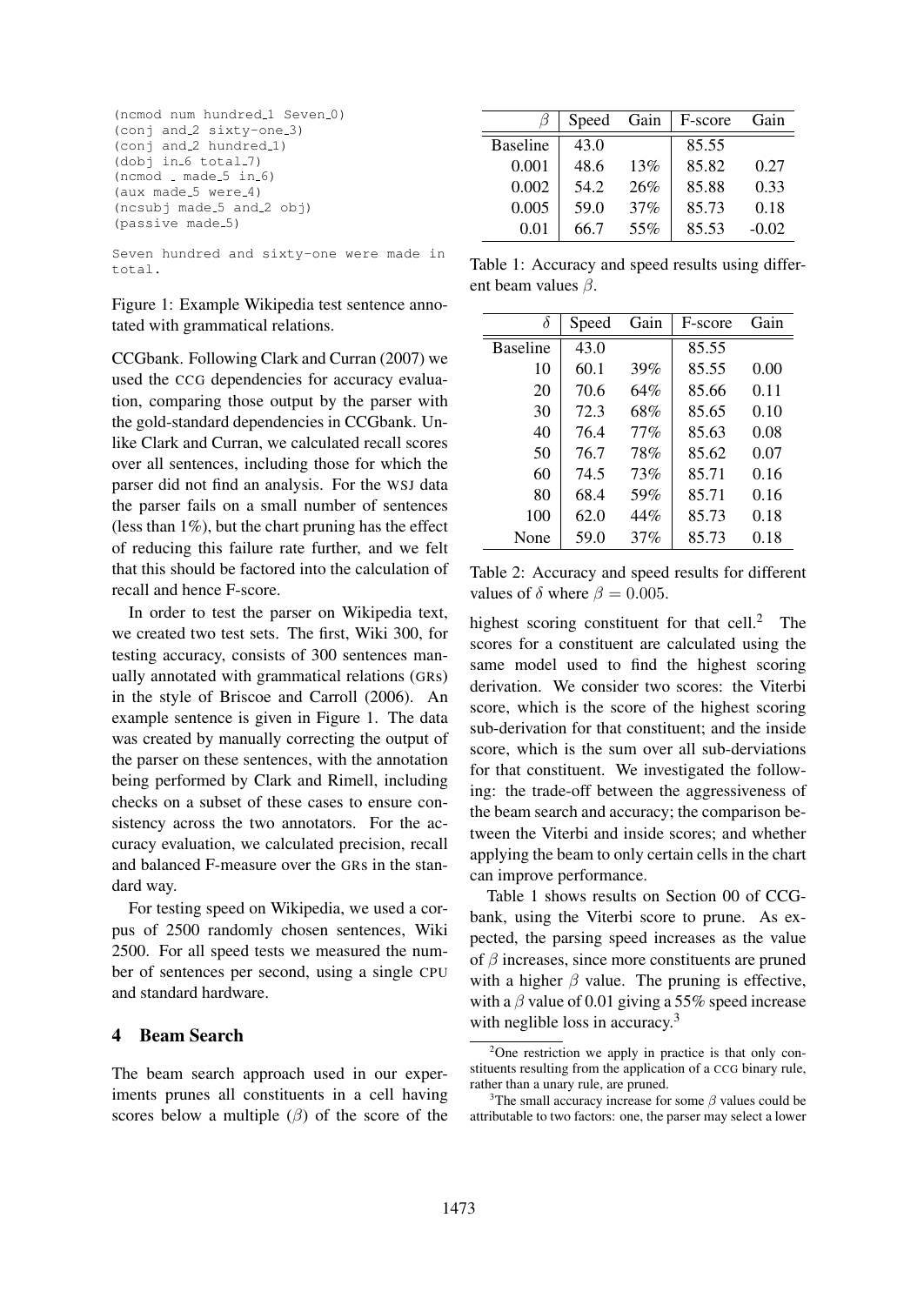|           | Speed           |       |        |                 | F-score |         |
|-----------|-----------------|-------|--------|-----------------|---------|---------|
| Dataset   | <b>Baseline</b> | Beam  | Gain   | <b>Baseline</b> | Beam    | Gain    |
| $WSI$ 00  | 43.0            | 76.4  | $77\%$ | 85.55           | 85.63   | 0.08    |
| WSJ 02-21 | 53.4            | 99.4  | 86%    | 93.61           | 93.27   | $-0.34$ |
| WSJ 23    | 55.0            | 107.0 | 94%    | 87.12           | 86.90   | $-0.22$ |
| Wiki 300  | 35.5            | 80.3  | 126%   | 84.23           | 85.06   | 0.83    |
| Wiki 2500 | 47.6            | 90.3  | 89%    |                 |         |         |

Table 4: Beam search results on WSJ 00, 02-21, 23 and Wikipedia texts with  $\beta = 0.005$  and  $\delta = 40$ .

|                 |       | δ  | Speed | F-score |
|-----------------|-------|----|-------|---------|
| <b>Baseline</b> |       |    | 24.7  | 85.55   |
|                 | 0.01  |    | 37.7  | 85.52   |
|                 | 0.001 |    | 25.3  | 85.79   |
| inside scores   | 0.005 | 10 | 33.4  | 85.54   |
|                 | 0.005 | 20 | 39.5  | 85.64   |
|                 | 0.005 | 50 | 42.9  | 85.58   |
|                 | 0.01  |    | 38.1  | 85.53   |
|                 | 0.001 |    | 28.2  | 85.82   |
| Viterbi scores  | 0.005 | 10 | 33.6  | 85.55   |
|                 | 0.005 | 20 | 39.4  | 85.66   |
|                 | 0.005 | 50 | 43.1  | 85.62   |

Table 3: Comparison between using Viterbi scores and inside scores as beam scores.

We also studied the effect of the beam search at different levels of the chart. We applied a selective beam in which pruning is only applied to constituents of length less than or equal to a threshold δ. For example, if  $\delta = 20$ , pruning is applied only to constituents spanning 20 words or less. The results are shown in Table 2. The selective beam is also highly effective, showing speed gains over the baseline (which does not use a beam) with no loss in F-score. For a  $\delta$  value of 50 the speed increase is 78% with no loss in accuracy.

Note that for  $\delta$  greater than 50, the speed reduces. We believe that this is due to the cost of calculating the beam scores and the reduced effectiveness of pruning for cells with longer spans (since pruning shorter constituents early in the chart-parsing process prevents the creation of many larger, low-scoring constituents later).

Table 3 shows the comparison between the in-

side and Viterbi scores. The results are similar, with Viterbi marginally outperforming the inside score in most cases. The interesting result from these experiments is that the summing used in calculating the inside score does not improve performance over the max operator used by Viterbi.

Table 4 gives results on Wikipedia text, compared with a number of sections from CCGbank. (Sections 02-21 provide the training data for the parser which explains the high accuracy results on these sections.) Despite the fact that the pruning model is derived from CCGbank and based on WSJ text, the speed improvements for Wikipedia were even greater than for WSJ text, with parameters  $\beta = 0.005$  and  $\delta = 40$  leading to almost a doubling of speed on the Wiki 2500 set, with the parser operating at 90 sentences per second.

# 5 Cell Pruning

Whole cells can be pruned from the chart by tagging words in a sentence. Roark and Hollingshead (2009) used a binary tagging approach to prune a CFG CKY chart, where tags are assigned to input words to indicate whether they can be the start or end of multiple-word constituents. We adapt their method to CCG chart pruning. We also show the limitation of binary tagging, and propose a novel tagging method which leads to increased speeds and accuracies over the binary taggers.

### 5.1 Binary tagging

Following Roark and Hollingshead (2009), we assign the binary begin and end tags separately using two independent taggers. Given the input "We like playing cards together", the pruning effects of each type of tag on the CKY chart are shown in Figure 2. In this chart, rows repre-

scoring but more accurate derivation; and two, a possible increase in recall, discussed in Section 3, can lead to a higher F-score.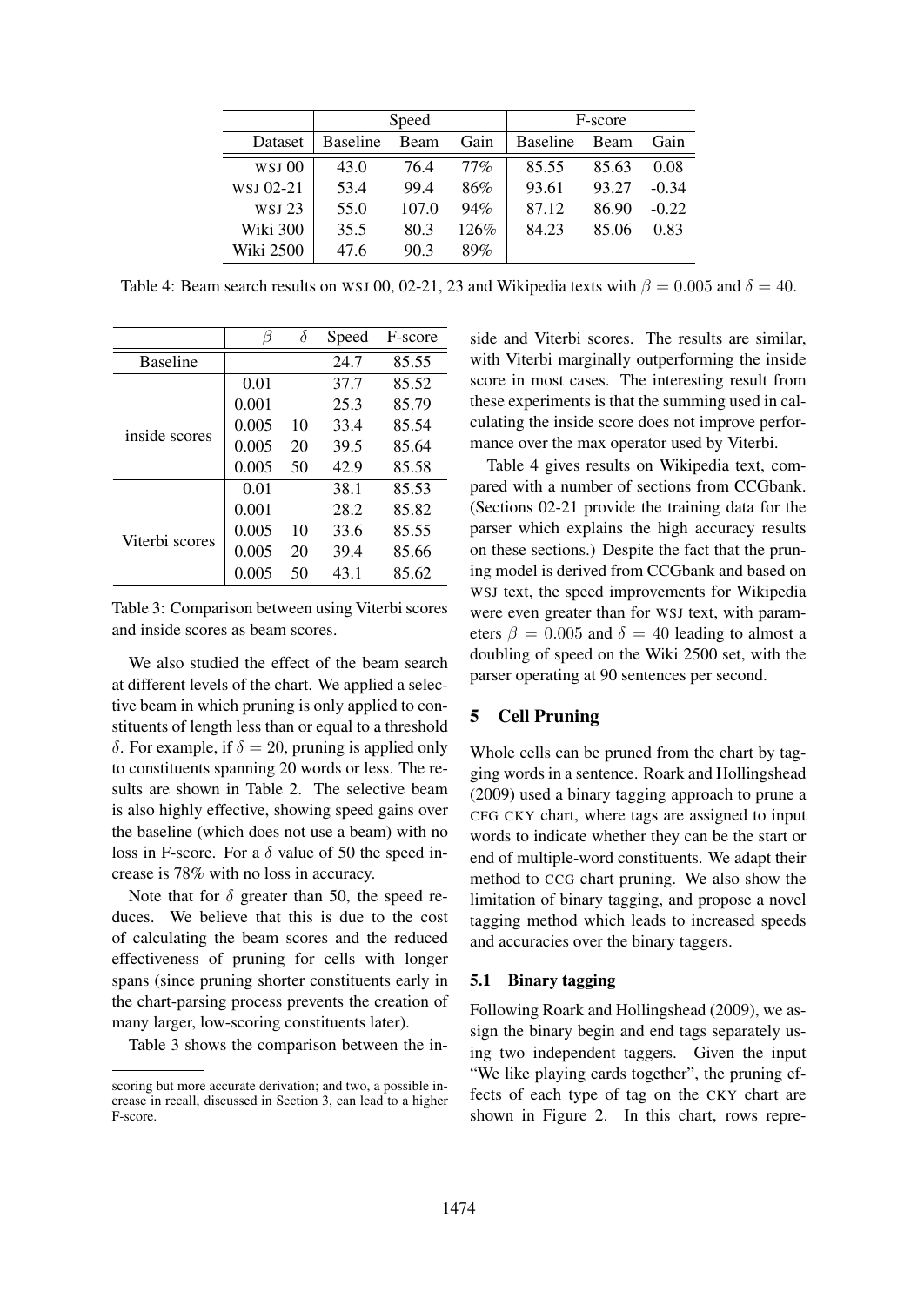

Figure 2: The pruning effect of begin (top) and end (bottom) tags; X indicates a removed cell.

sent consituent sizes and columns represent initial words of constituents. No cell in the first row of the chart is pruned, since these cells correspond to single words, and are necessary for finding a parse. The begin tag for the input word "cards" is 0, which means that it cannot begin a multi-word constituent. Therefore, no cell in column 4 can contain any constituent. The pruning effect of a binary begin tag is to cross out a column of chart cells (ignoring the first row) when the tag value is zero. Similarly, the end tag of the word "playing" is 0, which means that it cannot be the end of a multi-word constituent. Consequently cell (2, 2), which contains constituents for "like playing", and cell (1, 3), which contains constituents for "We like playing", must be empty. The pruning effect of a binary end tag is to cross out a diagonal of cells (ignoring the first row) when the tag value is zero.

We use a maximum entropy trigram tagger (Ratnaparkhi, 1996; Curran and Clark, 2003) to

| Model      | Speed | F-score |
|------------|-------|---------|
| baseline   | 25.10 | 84.89   |
| begin only | 27.49 | 84.71   |
| end only   | 30.33 | 84.56   |
| both       | 33.90 | 84.60   |
| oracle     | 33.60 | 85.67   |

Table 5: Accuracy and speed results for the binary taggers on Section 00 of CCGbank.

assign the begin and end tags. Features based on the words and POS in a 5-word window, plus the two previously assigned tags, are extracted from the trigram ending with the current tag and the five-word window with the current word in the middle. In our development experiments, both the begin and the end taggers gave a per-word accuracy of around 96%, similar to the accuracy reported in Roark and Hollingshead (2009).

Table 5 shows accuracy and speed results for the binary taggers.<sup>4</sup> Using begin or end tags alone, the parser achieved speed increases with a small loss in accuracy. When both begin and end tags are applied, the parser achieved further speed increases, with no loss in accuracy compared to the end tag alone. Row "oracle" shows what happens using the perfect begin and end taggers, by using gold-standard constituent information from CCGbank. The F-score is higher, since the parser is being guided away from incorrect derivations, although the speed is no higher than when using automatically assigned tags.

#### 5.2 Level tagging

A binary tag cannot take effect when there is any chart cell in the corresponding column or diagonal that contains constituents. For example, the begin tag for the word "card" in Figure 3 cannot be 0 because "card" begins a two-word constituent "card games". Hence none of the cells in the column can be pruned using the binary begin tag, even though all the cells from the third row above are empty. We propose what we call a level tagging approach to address this problem.

Instead of taking a binary value that indicates

<sup>&</sup>lt;sup>4</sup>The baseline differs slightly to the previous section because gold-standard POS tags were used for the beam-search experiments.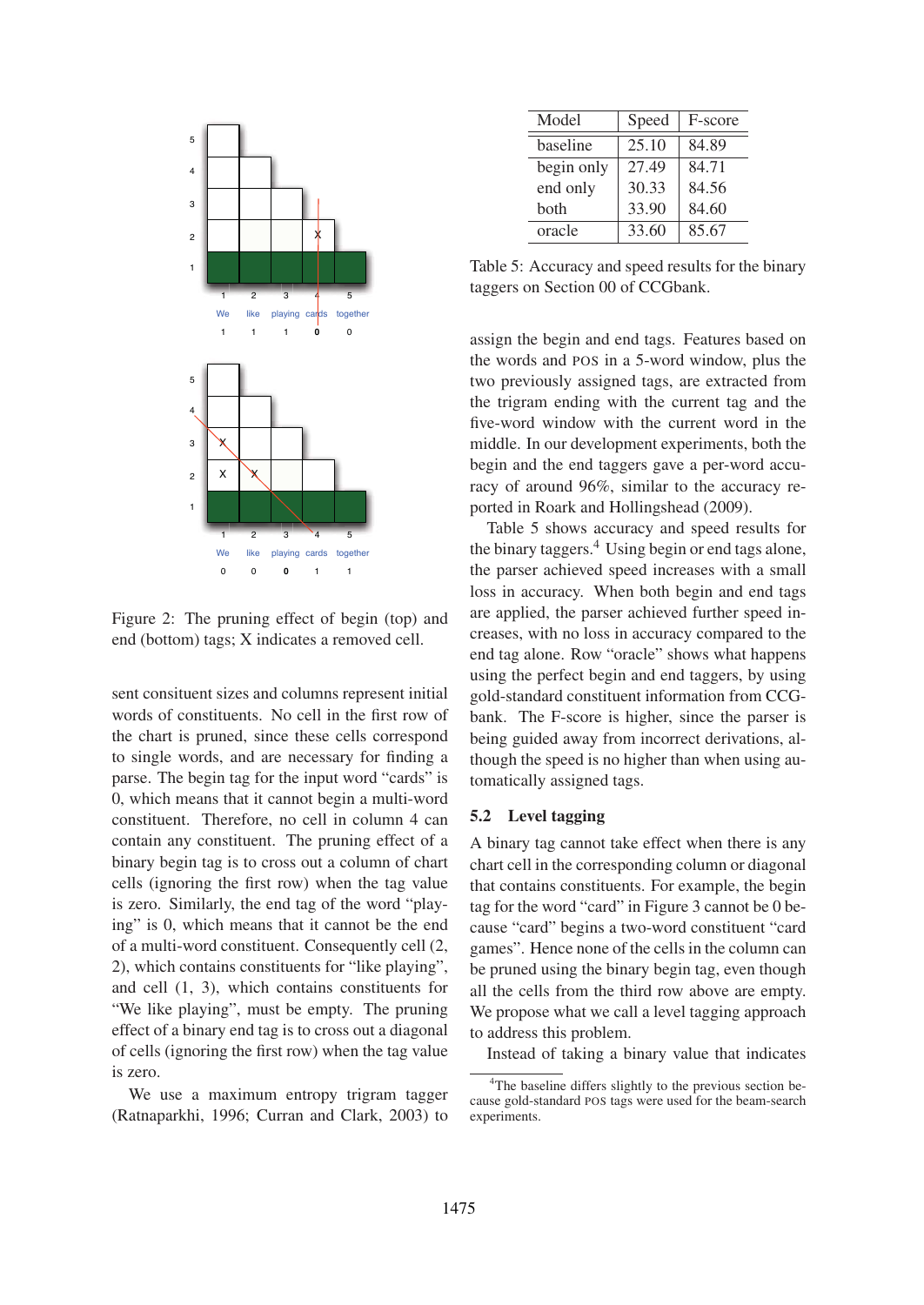

Figure 3: The limitation of binary begin tags.

whether a whole column or diagonal of cells can be pruned, a level tag (begin or end) takes an integer value which indicates the row from which a column or diagonal can be pruned in the upward direction. For example, a level begin tag with value 2 allows the column of chart cells for the word "card" in Figure 3 to be pruned from the third row upwards. A level tag (begin or end) with value 1 prunes the corresponding row or diagonal from the second row upwards; it has the same pruning effect as a binary tag with value 0. For convenience, value 0 for a level tag means that the corresponding word can be the beginning or end of any constituent, which is the same as a binary tag value 1.

A comparison of the pruning effect of binary and level tags for the sentence "Playing card games is fun" is shown in Figure 4. With a level begin tag, more cells can be pruned from the column for "card". Therefore, level tags are potentially more powerful for pruning.

We now need a method for assigning level tags to words in a sentence. However, we cannot achieve this with a straighforward classifier since level tags are related; for example, a level tag (begin or end) with value 2 implies level tags with values 3 and above. We develop a novel method for calculating the probability of a level tag for a particular word. Our mechanism for calculating these probabilities uses what we call *maxspan* tags, which can be assigned using a maximum entropy tagger.

Maxspan tags take the same values as level tags. However, the meanings of maxspan tags and level



Figure 4: The pruning effect of binary (top) and level (bottom) tags.

tags are different. While a level tag indicates the row from which a column or diagonal of cells is pruned, a maxspan tag represents the size of the largest constituent a word begins or ends. For example, in Figure 3, the level end tag for the word "games" has value 3, since the largest constituent this words ends spans "playing card games".

We use the standard maximum entropy trigram tagger for maxspan tagging, where features are extracted from tag trigrams and surrounding fiveword windows, as for the binary taggers. Parse trees can be turned directly into training data for a maxspan tagger. Since the level tag set is finite, we a require a maximum value  $N$  that a level tag can take. We experimented with  $N = 2$  and  $N = 4$ , which reflects the limited range of the features used by the taggers.<sup>5</sup>

During decoding, the maxspan tagger uses the forward-backward algorithm to compute the probability of maxspan tag values for each word in the

 ${}^{5}$ Higher values of  $N$  did not lead to improvements during development experiments.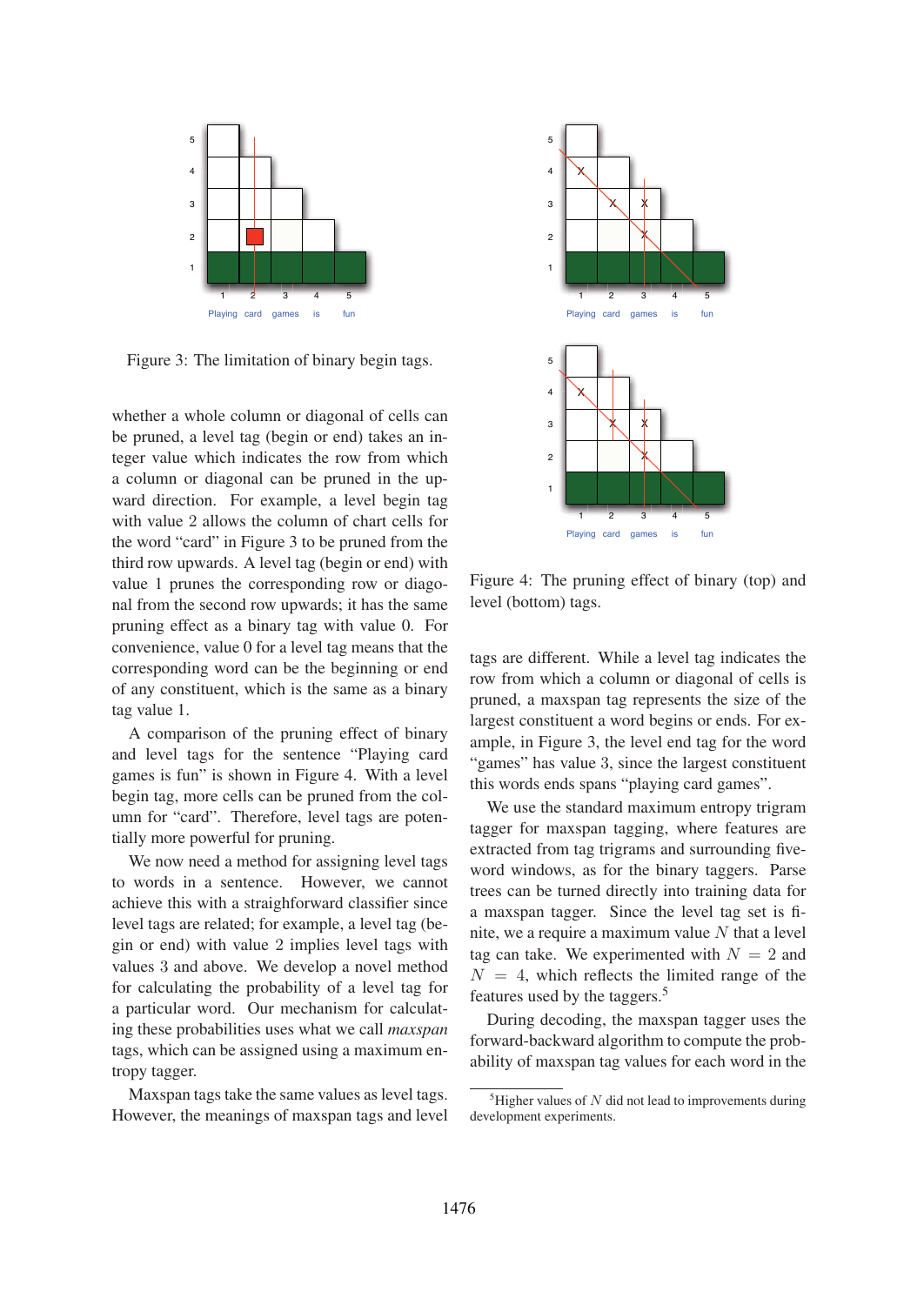| Model                | Speed | F-score |
|----------------------|-------|---------|
| baseline             | 25.10 | 84.89   |
| binary               | 33.90 | 84.60   |
| binary oracle        | 33.60 | 85.67   |
| level $N=2$          | 32.79 | 84.92   |
| level $N = 4$        | 34.91 | 84.95   |
| level $N = 4$ oracle | 47.45 | 86.49   |

Table 6: Accuracy and speed results for the level taggers on Section 00 of CCGbank.

input. Then for each word, the probability of its level tag  $t_l$  having value x is the sum of the probabilities of its maxspan  $t_m$  tag having values 1..x:

$$
P(t_l = x) = \sum_{i=1}^{x} P(t_m = i)
$$

Maxspan tag values  $i$  from 1 to  $x$  represent disjoint events in which the largest constituent that the corresponding word begins or ends has size  $i$ . Summing the probabilities of these disjoint events gives the probability that the largest constituent the word begins or ends has a size between 1 and  $x$ , inclusive. That is also the probability that all the constituents the word begins or ends are in the range of cells from rows 1 to row  $x$  in the corresponding column or diagonal. And therefore that is also the probability that the chart cells above row  $x$  in the corresponding column or diagonal do not contain any constituents, which means that the column and diagonal can be pruned from row  $x$  upward. Therefore, it is also the probability of a level tag with value  $x$ .

The probability of a level tag having value  $x$ increases as  $x$  increases from 1 to  $N$ . We set a probability threshold Q and choose the smallest level tag value x with probability  $P(t_l = x) \geq Q$ as the level tag for a word. If  $P(t_l = N) < Q$ , we set the level tag to 0 and do not prune the column or diagonal. The threshold value determines a balance between pruning power and accuracy, with a higher value pruning more cells but increasing the risk of incorrectly pruning a cell. During development we arrived at a threshold value of 0.8 as providing a suitable compromise between pruning power and accuracy.

Table 6 shows accuracy and speed results for the level tagger, using a threshold value of 0.8.

| Model            | Speed | F-score |
|------------------|-------|---------|
| baseline         | 36.64 | 84.23   |
| binary gold      | 49.59 | 84.36   |
| binary self 40K  | 48.79 | 83.64   |
| binary self 200K | 51.51 | 83.71   |
| binary self 1M   | 47.78 | 83.75   |
| level gold       | 58.23 | 84.12   |
| level self 40K   | 54.76 | 83.83   |
| level self 200K  | 48.57 | 83.39   |
| level self 1M    | 52.54 | 83.71   |

Table 7: Accuracy tests on Wiki 300 comparing gold training (gold) with self training (self) for different sizes of parser output for self-training.

We compare the effect of the binary tagger and level taggers with  $N = 2$  and  $N = 4$ . The accuracies with the level taggers are higher than those with the binary tagger; they are also higher than the baseline parsing accuracy. The parser achieves the highest speed and accuracy when pruned with the  $N = 4$  level tagger. Comparing the oracle scores, the level taggers lead to higher speeds than the binary tagger, reflecting the increased pruning power of the level taggers compared with the binary taggers.

# 5.2.1 Final experiments using gold training and self training

In this section we report our final tests using Wikipedia data. We used two methods to derive training data for the taggers. The first is the standard method, which is to transform gold-standard parse trees into begin and end tag sequences. This method is the method that we used for all previous experiments, and we call it "gold training". In addition to gold training, we also investigate an alternative method, which is to obtain training data for the taggers from the output of the parser itself, in a form of self-training (McClosky et al., 2006). The intuition is that the tagger will learn what constituents a trained parser will eventually choose, and as long as the constituents favoured by the parsing model are not pruned, no reduction in accuracy can occur. There is the potential for an increase in speed, however, due to the pruning effect.

For gold training, we used sections 02-21 of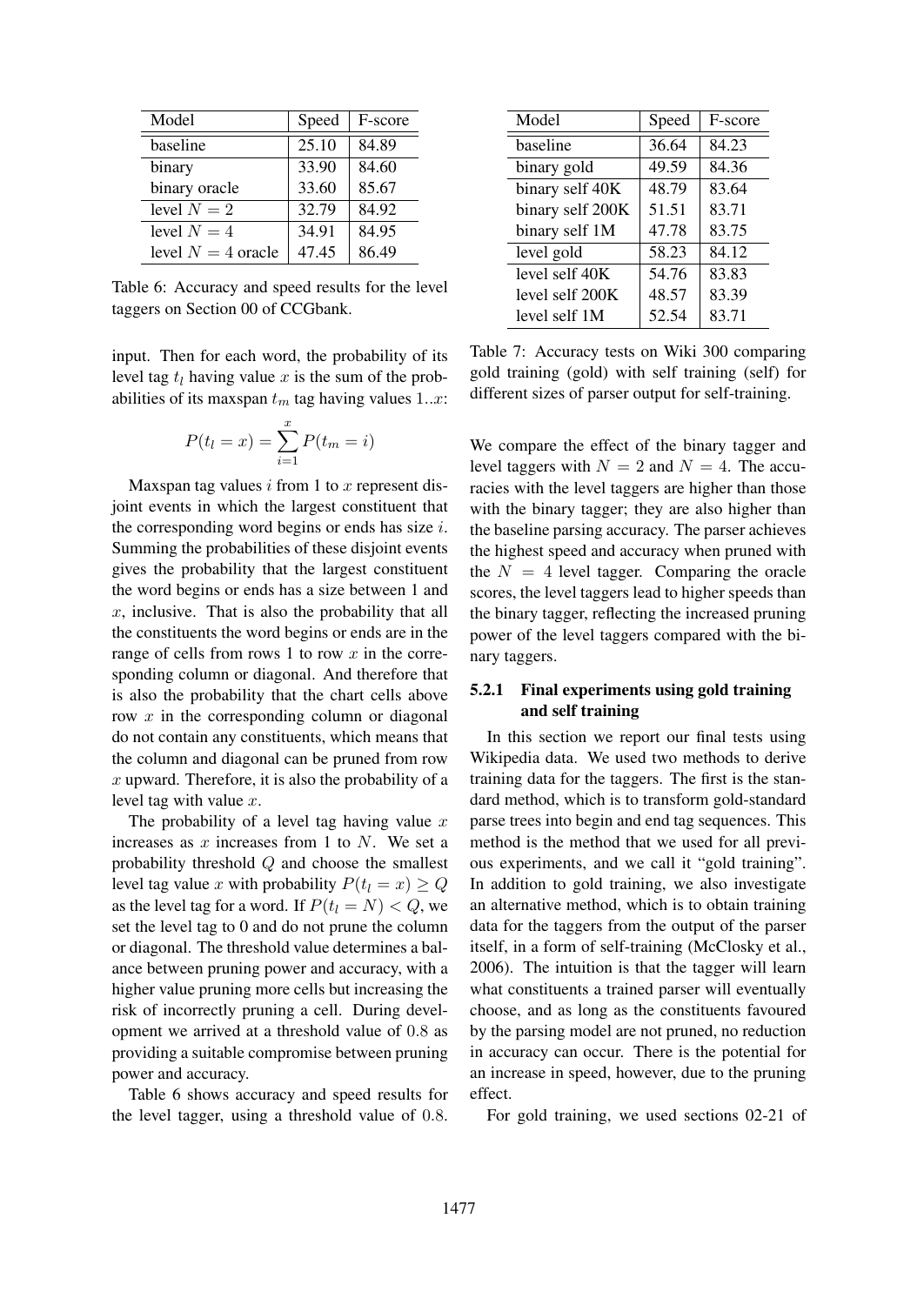| Model       | Speed |
|-------------|-------|
| baseline    | 47.6  |
| binary gold | 80.8  |
| binary 40K  | 75.5  |
| binary 200K | 77.4  |
| binary 1M   | 78.6  |
| level gold  | 93.7  |
| level 40K   | 92.8  |
| level 200K  | 92.5  |
| level 1M    | 96.6  |

Table 8: Speed tests with gold and self-training on Wiki 2500.

CCGBank (which consists of about 40K training sentences) to derive training data. For self training, we trained the parser on sections 02-21 of CCGBank, and used the parser to parse 40 thousand, 200 thousand and 1 million sentences from Wikipedia, respectively. Then we derive three sets of self training data from the three sets of parser outputs. We then used our Wiki 300 set to test the accuracy, and the Wiki 2500 set to test the speed of the parser.

The results are shown in Tables 7 and 8, where each row represents a training data set. Rows "binary gold" and "level gold" represent binary and level taggers trained using gold training. Rows "binary self  $X$ " and "level self  $X$ " represent binary and level taggers trained using self training, with the size of the training data being  $X$  sentences.

It can be seen from the Tables that the accuracy loss with self-trained binary or level taggers was not large (in the worst case, the accuracy dropped from  $84.23\%$  to  $83.39\%$ ), while the speed was significantly improved. Using binary taggers, the largest speed improvement was from 47.6 sentences per second to 80.8 sentences per second (a 69.7% relative increase). Using level taggers, the largest speed improvement was from 47.6 sentences per second to 96.6 sentences per second (a 103% relative increase).

A potential advantage of self-training is the availability of large amounts of training data. However, our results are somewhat negative in this regard, in that we find training the tagger on more than 40,000 parsed sentences (the size of CCGbank) did not improve the self-training results. We did see the usual speed improvements from using the self-trained taggers, however, over the baseline parser with no pruning.

## 6 Conclusion

Using our novel method of level tagging for pruning complete cells in a CKY chart, the CCG parser was able to process almost 100 Wikipedia sentences per second, using both CCGbank and the output of the parser to train the taggers, with little or no loss in accuracy. This was a 103% increase over the baseline with no pruning.

We also demonstrated that standard beam search is highly effective in increasing the speed of the CCG parser, despite the fact that the supertagger has already had a significant pruning effect. In future work we plan to investigate the gains that can be achieved from combining the two pruning methods, as well as other pruning methods such as the self-training technique described in Kummerfeld et al. (2010) which reduces the number of lexical categories assigned by the supertagger (leading to a speed increase). Since these methods are largely orthogonal, we expect to achieve further gains, leading to a remarkably fast wide-coverage parser outputting complex linguistic representations.

## Acknowledgements

This work was largely carried out at the Johns Hopkins University Summer Workshop and (partially) supported by National Science Foundation Grant Number IIS-0833652. Yue Zhang and Stephen Clark are supported by the European Union Seventh Framework Programme (FP7-ICT-2009-4) under grant agreement no. 247762.

#### References

- Bangalore, Srinivas and Aravind Joshi. 1999. Supertagging: An approach to almost parsing. *Computational Linguistics*, 25(2):237–265.
- Bos, Johan, Stephen Clark, Mark Steedman, James R. Curran, and Julia Hockenmaier. 2004. Widecoverage semantic representations from a CCG parser. In *Proceedings of COLING-04*, pages 1240– 1246, Geneva, Switzerland.